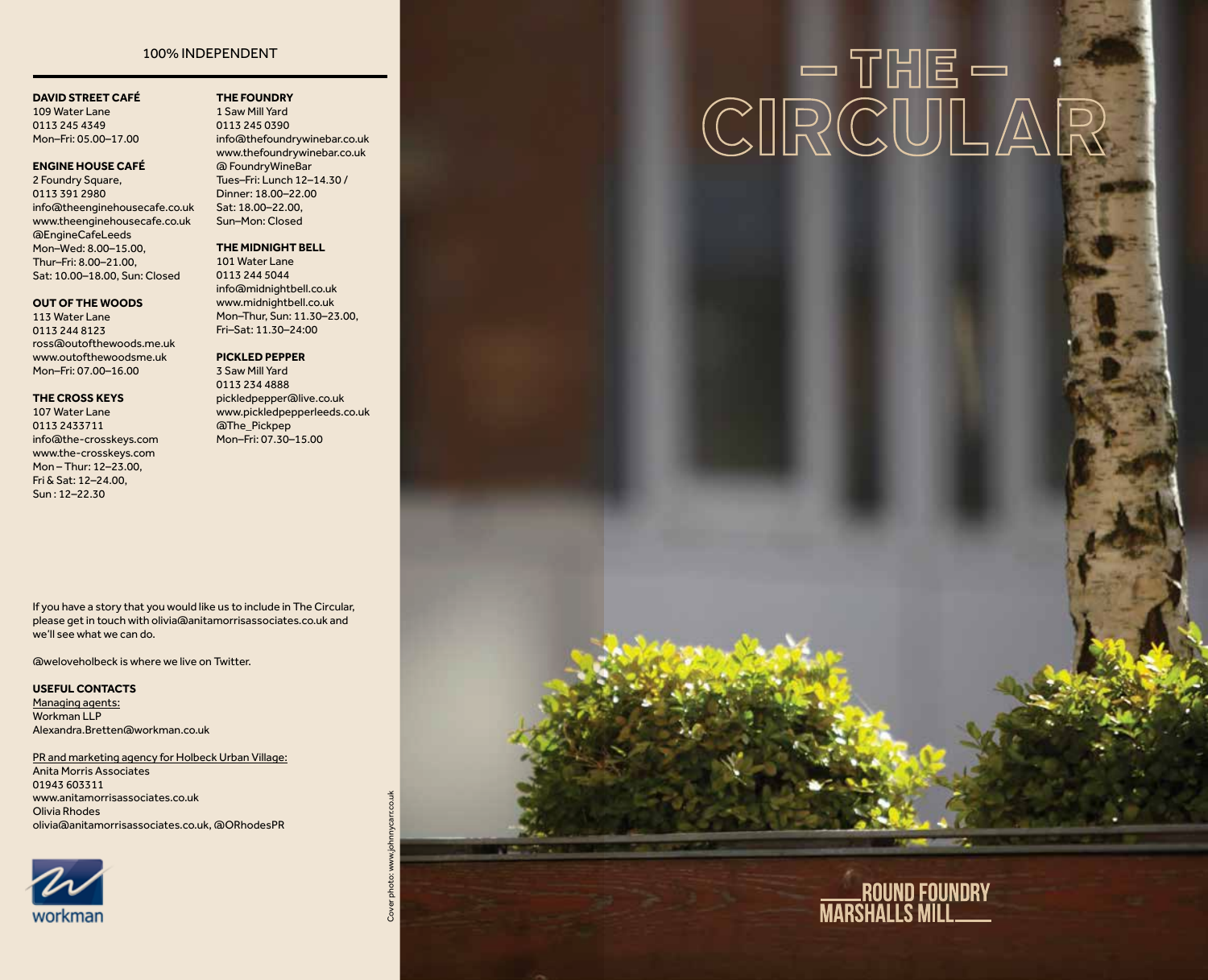### OUR OWN LITTLE CORNER OF LEEDS

WELCOME TO THE FIRST EDITION OF CIRCULAR FOR 2016



It's been an exciting start to the year, albeit wet and windy, with the arrival of the new Southern entrance to Leeds Train Station. There are plenty of things to get excited about for the upcoming (hopefully warmer) months. April will see the highly-anticipated return of the **Tour de Yorkshire**, as well as the second annual **Leeds Independent Food Festival**. Also from

the ace Welcome to Yorkshire stable, the second **Yorkshire Festival** takes place in June, and will see events celebrating our wonderful county pop up all over the city. So there is plenty to look forward to, but for now, let's catch up with what's been happening in our own little corner of Leeds: Holbeck Urban Village.

### BURBERRY LOVES **HOLBECK**

### FASHION HERITAGE BRAND SET FOR TEMPLE WORKS RELOCATION



Last November, a shimmer of excitement rippled around Holbeck, as British fashion brand Burberry announced that they would be opening a new manufacturing site at Grade I listed **Temple Works**. The £50m development is set to open in 2019, and the facility will produce Burberry's globally iconic trench coats. 800 Burberry workers in Castleford and Pontefract will relocate to the site, and an additional 200 jobs will be created. Although the move won't begin until 2018, we can already feel a Burberry buzz around the area, and we're excited to see more of the team in and around Holbeck in the coming months.

We think that HUV will be the perfect fit for the quintessential designer, and Burberry absolutely agree, commenting

"Holbeck Urban Village is home to an impressive array of companies in an environment that encourages pioneering work and exciting collaborations - it is exciting that we will be joining them soon."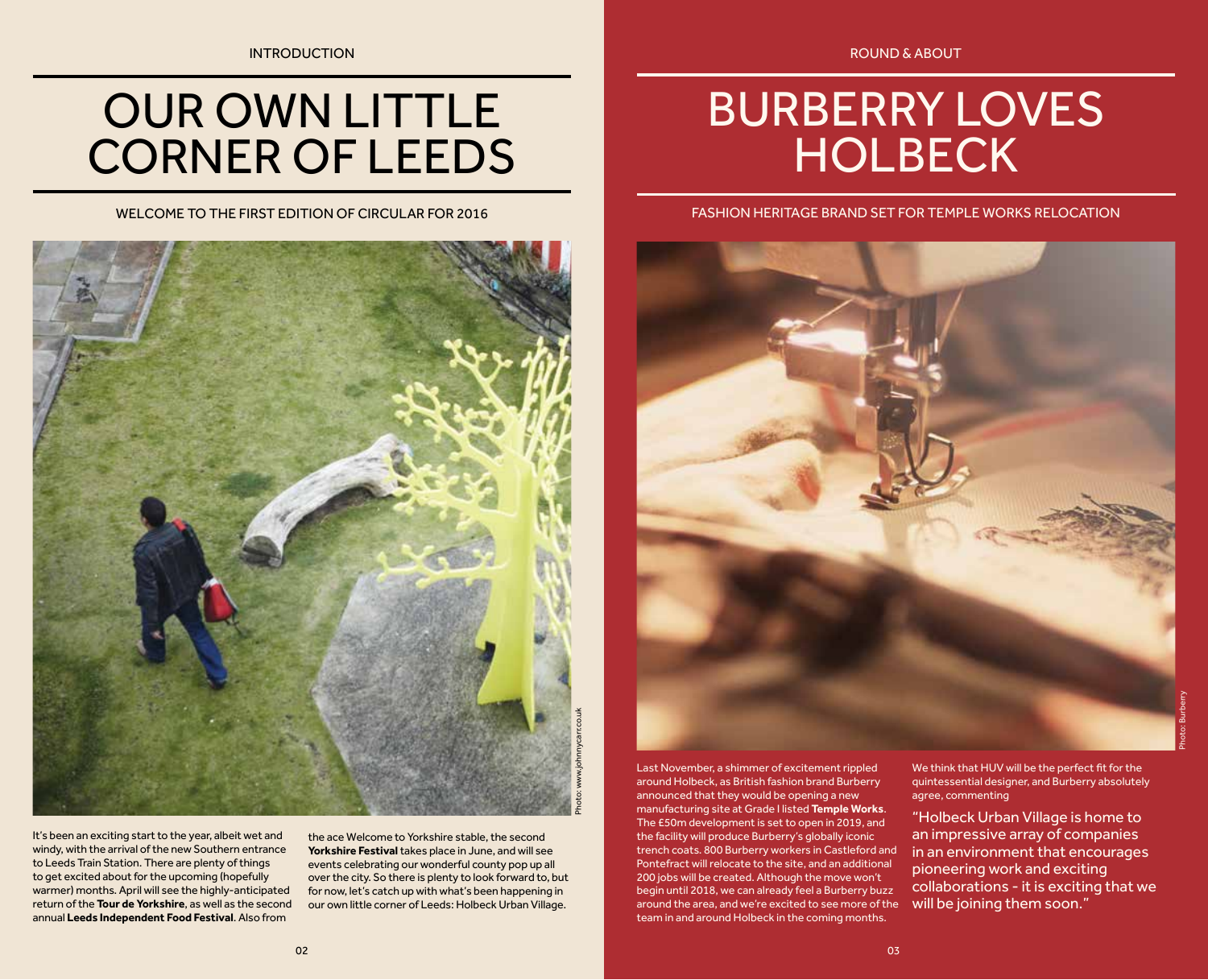### MARSHALLS MILL, A REGENERATION MODEL

### FESTIVAL FEVER HEATS UP



As we know, Marshalls Mill is a fine place to work, and with its eye-catching historic features, it's no surprise that the building is attracting attention. Joined by historian Trevor Mitchell of **Historic England**, the team from Made in Leeds TV ventured down to the former flax mill to discuss the importance of mill buildings to West Yorkshire. Trevor used Marshalls Mill as an example of a regenerated functional mill, a model which Historic England hope will be replicated for other derelict mills throughout the Yorkshire region. **The episode is available to watch online at: madeinleeds.tv. On the Aire 9pm - 04.02.2016 Part 1.**

#### **COUNCIL TO BRIDGE CITY LINKS**

With the train Station Southern Entrance now open, Leeds City Council has progressed with its plans to further improve access from Holbeck to the station and Leeds city centre, which is good news for urban villagers. The improvements, which are almost complete, will include:

- **Investment in signage and wayfinding to Holbeck for installation in the coming months**
- **A new pedestrian route from Holbeck to the station and Granary Wharf**
- **Funding a permanent and safer pedestrian crossing on Water Lane.**

Previously, a major access route to the Holbeck area was to use the footbridge on Water Lane, however this was closed off by a third party. Holbeck has already seen enormous benefits from the Southern Entrance opening, so hopefully the council's agreement with the relevant landowners will provide Holbeck with even better connections to Leeds city centre.

#### The works will see:

- **The access to the footbridge reopened, following repairs to the Bridge to make it safe.**
- **The creation of a new pedestrian route from this bridge to Wharf Approach – removing the knee rail fence and planting and providing a clear and safe pedestrian access to the Southern Entrance.**
- **Relocation of the pedestrian crossing so that it follows on directly from the bridge, with traffic calming measures put into place to reduce the pace of traffic on this street.**

The changes should be fantastic for HUV and will allow pedestrians to have a more seamless journey from Holbeck to the Southern Entrance, meaning that links between Holbeck and the city centre are more accessible for tenants and customers.



**Yorkshire Festival,** a Welcome to Yorkshire project, is to return in June this year. The festival will see hundreds of shows, concerts and projects celebrate the very best artists and companies, from across the county and around the world. This only adds to the growing cultural importance of Yorkshire, with Welcome to Yorkshire having just hosted their annual Y conference, which is the biggest tourism event in the UK. This year, the festival is aiming for a world record breaking dance event. **Big Disco** will see the world's largest disco ball (10.33m diameter), on loan from Bestival, suspended from a crane above Duke Studios in Leeds while more than 20,000 people dance to the same track, at the same time, at parties across Yorkshire.

Finally, we have to give a special mention to the oldest female crew ever to cross an ocean, the **Yorkshire Rows**, who have recently touched dry land here in Holbeck. Hailed as 'brilliant ambassadors for the county' as well as 'absolutely bonkers' by tourism supremo Sir Gary Verity, the four Yorkshire Rows - Janette Benaddi, 51, Helen Butters, 45, Niki Doeg, 45, and Frances Davies, 47 - completed the 3,000-mile trans-Atlantic trip from La Gomera in the Canary Islands to Antigua in the West Indies in 67 days to claim their place in the record books.

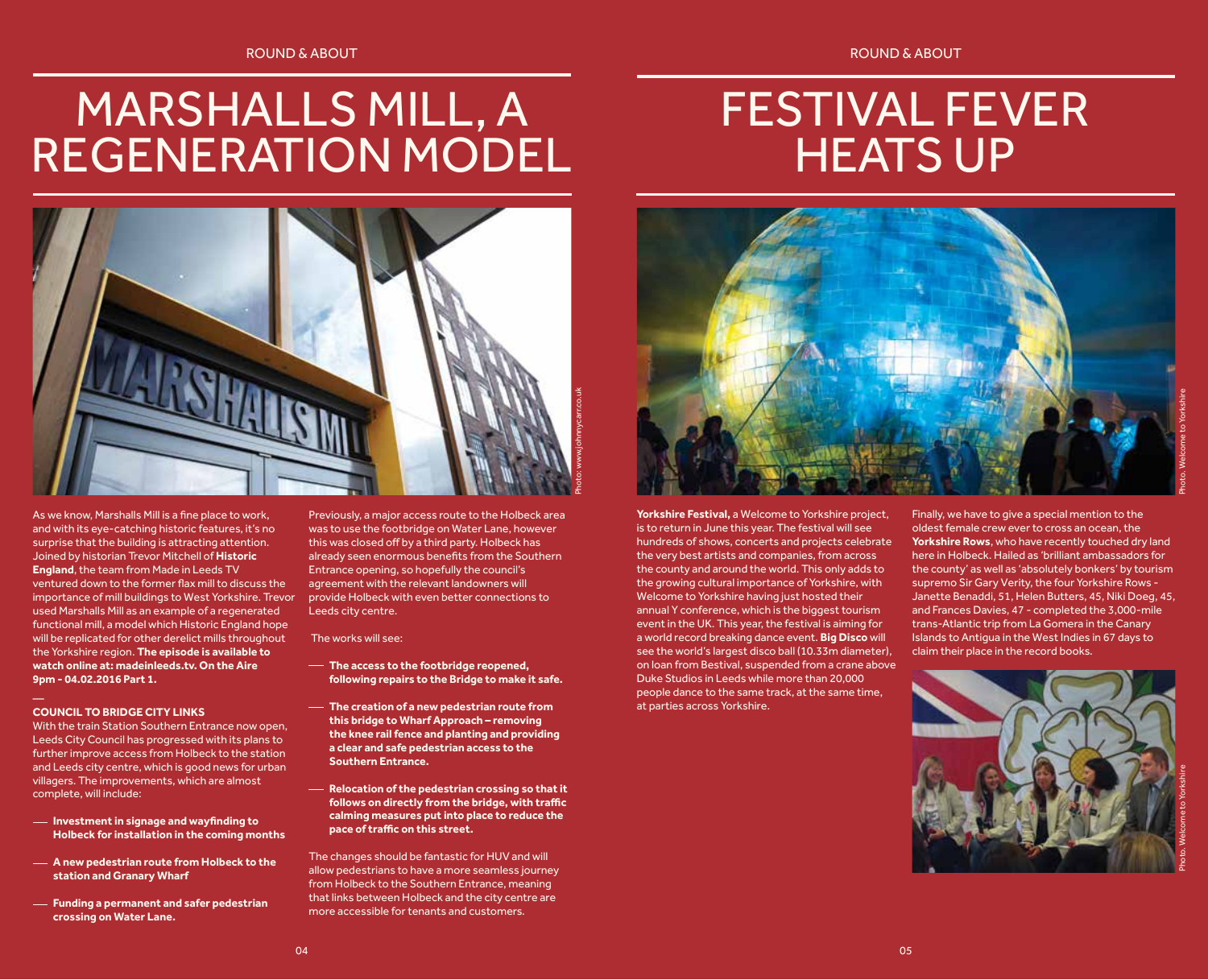TENANTS NEWS TENANTS NEWS TENANTS NEWS ARE ALL THE SERVICES OF TENANTS NEWS ARE ALL THE SERVICES OF TENANTS OF TENANTS OF TENANTS OF TENANTS OF TENANTS OF TENANTS OF TENANTS OF TENANTS OF TENANTS OF TENANTS OF TENANTS OF T

### EXPANDING **HORIZONS**

### IT'S AWARDS **SEASON**

HOLBECK BUSINESSES CELEBRATE AWARDS SUCCESS

### 2016 IS ALREADY SHAPING UP TO BE A GREAT YEAR FOR BUSINESS EXPANSION IN HOLBECK URBAN VILLAGE



**Out of The Woods** café have grown their already fantastic delivery service, and now offer their catering menu to individual offices (minimum of five heads).

**We Are Boutique** have also been busy; they've recruited another three employees, taking their headcount up to 18 from 11 in March 2015. The new recruitment follows recent client wins including Great Lengths, Blinds2Go and Awesome Merchandise.

Leadership development specialist **Redsky Learning**  has just added hired three new team members and added three new organisations to its diverse portfolio of clients after being selected to provide bespoke training solutions to HSS Hire, Pretty Green, and The Medical Protection Society. Redsky specialises in development of leaders at all levels with experience in retail, construction, finance,

manufacturing, pharmaceuticals, public sector and leisure.

Following their appointment to the Global FEI (International Federation for Equestrian Sports), **TALL** are on the move again. Creative Director Guy Utley is always keen to stay in the Holbeck area, so the company will be making the short move to a bigger office in Marshall's Court, which has recently been refurbished.



While the rest of the world sat in anticipation, desperate to discover if Leonardo DiCaprio would *finally* bag himself an Oscar, tenants in Holbeck Urban Village were already out celebrating their own awards success. Brand design consultancy **Elmwood** have also been showered with success this awards season, and after picking up a staggering four awards at the 2016 DBA Design Effectiveness Awards, they may well need to purchase a second trophy cabinet. **We Are Boutique**, the communications agency based at Marshalls Mill, have been shortlisted for Small Business of the Year at the 2016 Yorkshire Business Masters awards. In addition, they are nominated for Best Media agency at the RAR Awards and Best Media Agency at the Prolific North Awards in April.

**Best of luck, team!**

#### — **WELCOME, WELCOME, WELCOME**

We'd like to offer a big Holbeck welcome to two new tenants; firstly to **Collaborator,** a multi-skilled creative agency with expertise in both traditional and new media based in the Round Foundry Media Centre, and secondly to **GHM**, a new discount store whose central support office are based in Marshalls Mill.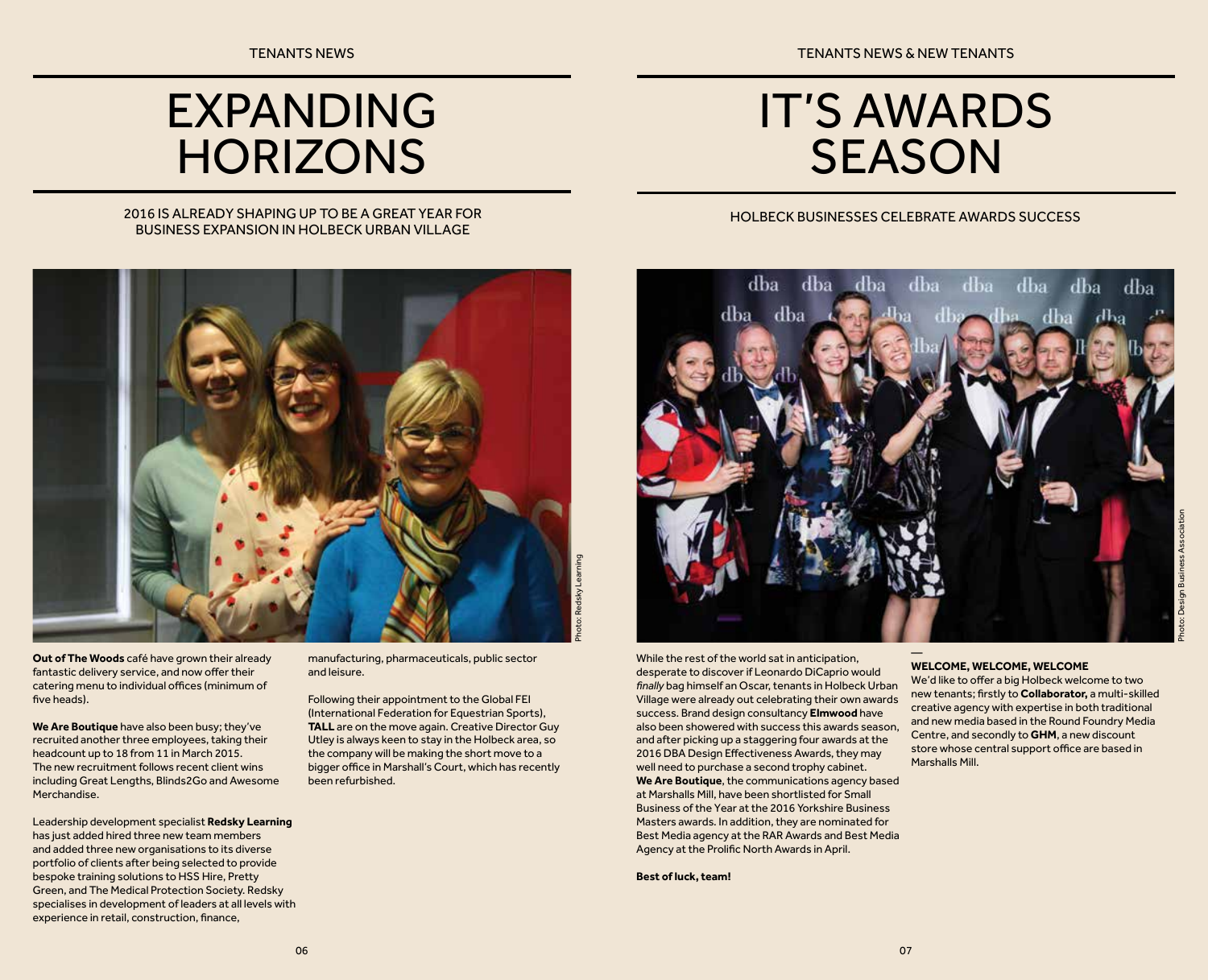### HOLBECK HIGHLINE

### WE CAUGHT UP WITH PROJECT LEADER ED CARLISLE TO FIND OUT WHAT'S NEXT FOR THE VIADUCT AND WHY ITS TRANSFORMATION COULD MAKE A POSITIVE DIFFERENCE TO HOLBECK



Standing proud amongst the recently developed areas of Holbeck Urban Village, Leeds Railway Station and Bridgewater Place is a beautiful piece of Leeds history. Once an instrumental piece of infrastructure and a vital transport link in and out of the booming city centre, the Holbeck viaduct is a feat of Victorian engineering that has sadly been unused since the 1980s. There is, however, a South Leeds community network that is hoping to change this and turn the space into 'a green walkway, a park, an unconventional arts space and everything in between'. We caught up with project leader **Ed Carlisle** to find out what's next for the viaduct and why its transformation could make a positive difference to Holbeck.

#### **Where and when did the idea of Holbeck Highline originate?**

The idea of transforming the space into a green, community area has been kicking around since the 1990s. Yorkshire Forward commissioned Bauman Lyons Architects in the late 1990s to draw up a feasibility report along with a proposal. Unfortunately, the money that would have been required to get the idea off the page dried up in the early 2000s, so the idea got parked.

#### **How and when did you become involved in the project?**

It was about two-and-a-half years ago in summer 2013 that I became involved. Myself and a friend who's also a South Leeds local were chatting about the viaduct in the pub one night, and we decided that we'd really like to get the ball rolling again. I've worked on quite a few community projects before, so we felt like we had what it takes to help get the idea off the ground. We then created a Facebook group, and it really took off. We had loads of interest in the Facebook group; the local community were really keen to get on board. They were immediately asking us if they could attend meetings and for other ways that they could get involved.

### **Why do you think this is such an important project?**

The viaduct has been a hugely under-used asset, and I think it could be a very rewarding project for people to work on and develop together as a community. There are so many people in Leeds who come from such different backgrounds; we've had interest from gardeners, engineers and architects, all who want to help us. I think bringing these people together to work on the project has the potential to gather some new and interesting suggestions. Just some of the many viaduct uses that have been discussed are a small market, greenhouses, cafes and parks. It would be a beautiful yet practical walkway to the City, and also an eye-capturing piece of art.

### **What are the next steps for the project?**

Network Rail still owns the viaduct, so we're currently waiting for them to allow us access to the site so that we can get a real insight into how we could develop the space. We're in touch with them, and although they've not committed to anything yet, the conversation has been positive. It'll be a challenge to pull off, but we really want to see it happen. Whatever happens in the long, it'll be a great community experiment!

#### **How would the Holbeck viaduct project differ from other like-minded schemes?**

The New York City Highline was definitely an inspiration to us; I actually had the chance to go to New York a few years ago and I got to experience the New York City Highline which was incredible. One thing I really don't want is for the project to become a cash cow; we don't want this to be a drain on the taxpayer.

#### **How can the Holbeck community get involved in this project?**

The best way to stay in the loop is to join the Facebook group, that's where live updates go. If you'd like to get involved, you can visit the website: holbeckhighline.org.uk. There's a contact form on there where people can get in touch and make offers. By the end of 2016, we hope to have done a mini feasibility study; our last meeting took place in mid-February and we're hoping to have a report in 6-9 months. We really encourage people to get on board and attend the meetings because we want it to be an independently developed project that is created by the community, for the community.